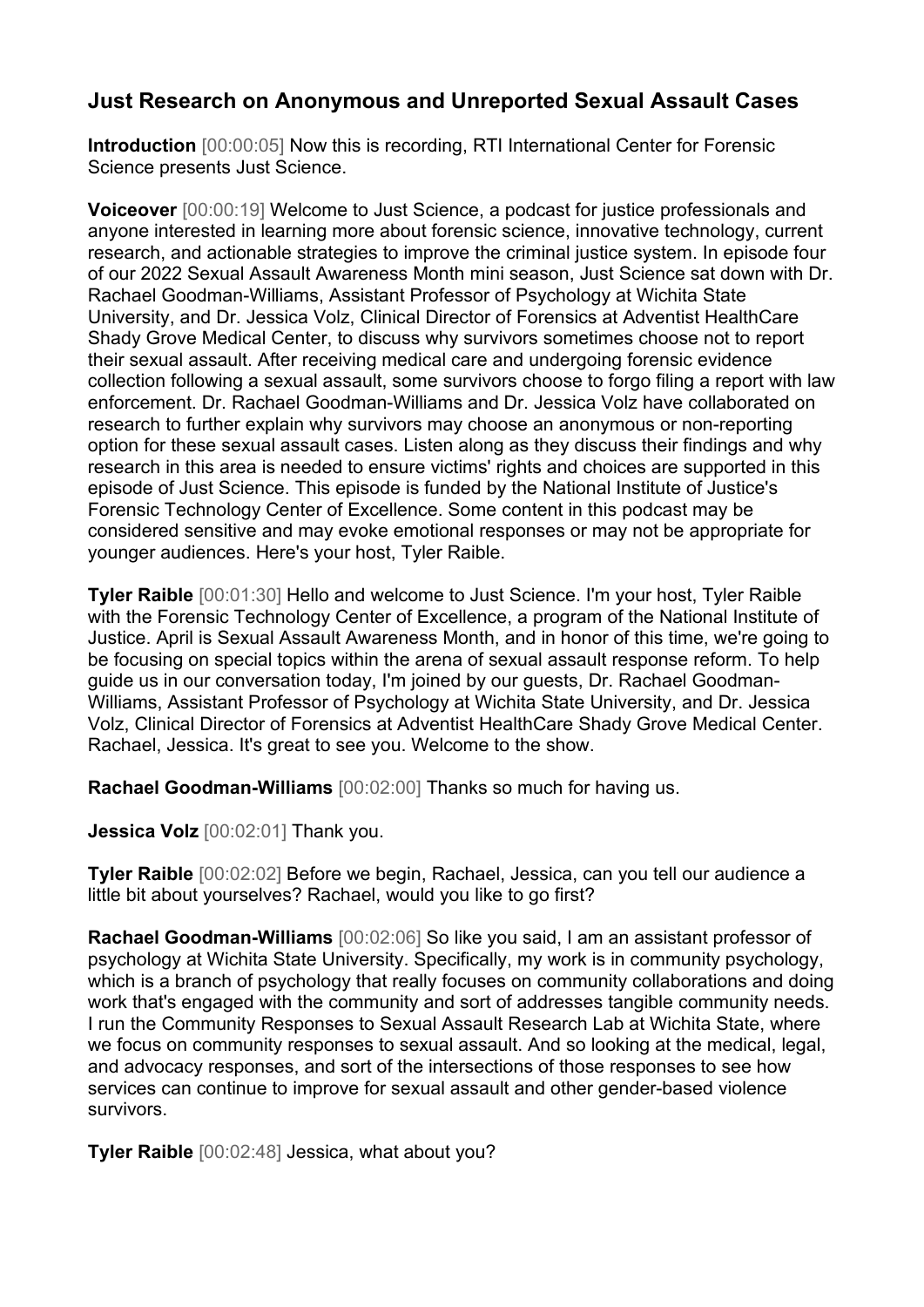**Jessica Volz** [00:02:49] I am the Clinical Director of Forensics at Adventist HealthCare Shady Grove Medical Center. I am a nurse practitioner with a background in forensic nursing and work with survivors of all types of abuse and assault.

**Tyler Raible** [00:03:07] It's really great when we get to have multiple perspectives on the show, especially at the same time. Can you tell me a little bit about how you started working together? How did this partnership come about?

**Rachael Goodman-Williams** [00:03:16] So I like to say that our partnership sort of started with just a series of cold calls that helped me eventually find my way to Jess. So when I decided that I really wanted to start looking more deeply into Jane John Doe kits and other types of alternative reporting for sexual assault, I started scouring the research literature and just any literature that was out there looking for anyone working in this area, and there really is not very much in this area at all and found a PowerPoint presentation online from someone who worked at the Maryland Coalition, reached out to them on LinkedIn I found them, and asked if they'd be willing to have sort of a virtual coffee. And they eventually got back to me and said they were out of the field now, but they could connect me to someone else at the coalition, and a couple of virtual coffees later connected me with Jessica andand a detective that she works very closely with, that now we both work very closely with Jason, and just said, these are people that you need to talk to. They're doing really neat work in this area.

**Tyler Raible** [00:04:21] I've always found it fascinating how everybody in this arena is just so willing to- to work together and to share and to partner up. So what do you think makes this so impactful to the work that the both of you were doing?

**Jessica Volz** [00:04:32] Research-practitioner partnership, that's exactly what this is. You know, I have a clinical skill set here and administrative oversight to really be able to affect change in a way that can positively impact our patient population. Rachael has this different lens and this research background, and when you're pairing these two together, it just seems like it's a perfect match.

**Rachael Goodman-Williams** [00:05:00] Yeah, I would agree. And I would also just say, I mean, for me personally, part of what's made this collaboration such a joy to be a part of is the dedication that Jess and her whole team bring to providing such meaningful services for survivors, and Jess, in particular, is incredibly research minded and just has this eye toward should we study the impact of this or do we understand what this is doing or how could we make that better? And seeing all of the different types of services that she and her team have put in place to really meet just the holistic needs of survivors has been incredible and has been such really an honor to do research with and develop projects with that are going to be meaningful to the specific community.

**Jessica Volz** [00:05:46] And it's really great that Rachael has this background in understanding a perspective that I don't see of our patients often, which is this understanding of what are the real needs and what is the role of the nursing personnel in the hospital setting in making sure that those needs are met and informed decision making. It's really what it's about. It's about making sure that our patients have as much information as we can possibly provide to them to make sure that they can make the best decision for themselves.

**Rachael Goodman-Williams** [00:06:21] Yeah, I will say that in our very first virtual coffee, when Jess and Jason and I were talking, and they were telling me about some of the work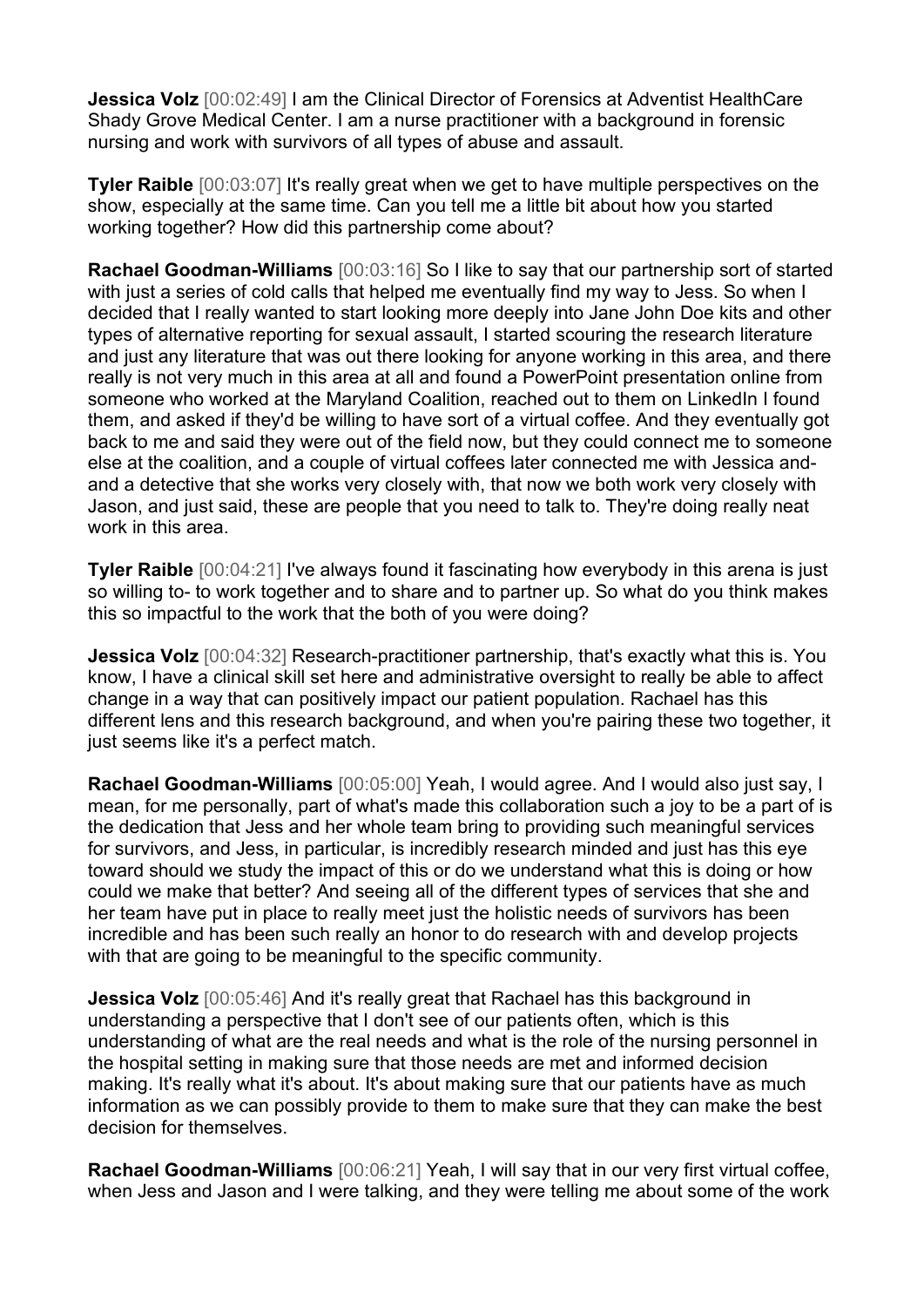that they do and some of the projects that they work on. And I was just sitting there going, oh my gosh, this community feels very special and really like one that I want to work with and be a part of. You know, but I'm conscious as a researcher of not sort of inserting myself into situations that maybe don't need a researcher. They're doing just fine without me, you know. And so, I remember saying to them, you know, practices that you've put in place sound really amazing. I don't know if you ever have any interest in approaching this or sort of examining this from a research perspective, but if you do, just know that that's something I'd be very interested in. And I remember Jess saying, I think that's the missing piece, like we've been wanting to look at it from that perspective, we just haven't known where to start. And so, it really was this great marriage of skills and interests.

**Tyler Raible** [00:07:12] And you both mentioned that you're working on some upcoming research. So can you tell us a little bit about maybe some of your research goals before we really dive into the topic of today's conversation?

**Rachael Goodman-Williams** [00:07:22] There are three projects that we're really working on together, some that rely on existing data that they have at the hospital, and some that relies on new data collection that we're hoping to get started here pretty soon. One of the things that Jess's group collects that is unique and not something that I had heard of before, and- and a very meaningful opportunity to learn from survivors, is information from survivors who choose to have a sexual assault kit collected, but not to report to police at that time. So those are survivors who are accessing what's colloquially called sort of a Jane or John Doe kit. They collect data at the hospital on why that group of survivors is choosing not to make a report. So just in the medical forms and everything that they're filling out about that assault, that's a question that's in there for that group of survivors who chooses a Jane or John Doe kit is why are you choosing not to report at that time. I was saying to Jess in our initial conversation that, you know, that's a question I'm really interested in is why this group of survivors is choosing to get the sexual assault kit collected. You know, I spent years as an advocate. It's an invasive, intense process at best, retraumatizing at worst. You know, why people are getting that collected unless they are at least strongly considering reporting, and Jess said, well, we actually have data on that and told me that that's something that they collect, which is just such a fantastic opportunity to learn from survivors. So we are in the closing processes right now of a qualitative data analysis of that data. Looking at, you know, what do survivors say? What are the reasons in this group of survivors for not reporting? There's a good amount of data on why survivors in general don't report, but this is one of the only pieces of research to my knowledge that looks at specifically why survivors who are engaged in formal helpseeking systems who get a sexual assault kit collected, why this group of survivors doesn't make a report. So that's one research project that we are actively in the middle of and finishing up right now. A second piece of that is doing a quantitative analysis looking at what victim, offender, and assault characteristics differentiate whether survivors choose a Jane or John Doe kit versus a full standard report. So that's something that I've gone out to spend a couple of weeks with Jess at various points, and we've done a lot of the data coding and collection for and will be getting started on the analysis for in the next few months. The next piece that we want to do together, the new data collection is a series of interviews that we want to do with survivors about their experiences of that Jane Doe John Doe kit option, to learn what the unique needs are for that group, and what their experiences of getting the kit collected. All of those things. That's just an in-depth conversation that has not really happened. And so really, learning from this group of survivors is something we want to do. A part of that is a practice that Jess and law enforcement colleagues in the area, our colleague, Jason has developed these anonymous consultation calls where survivors who aren't sure if they want to report at the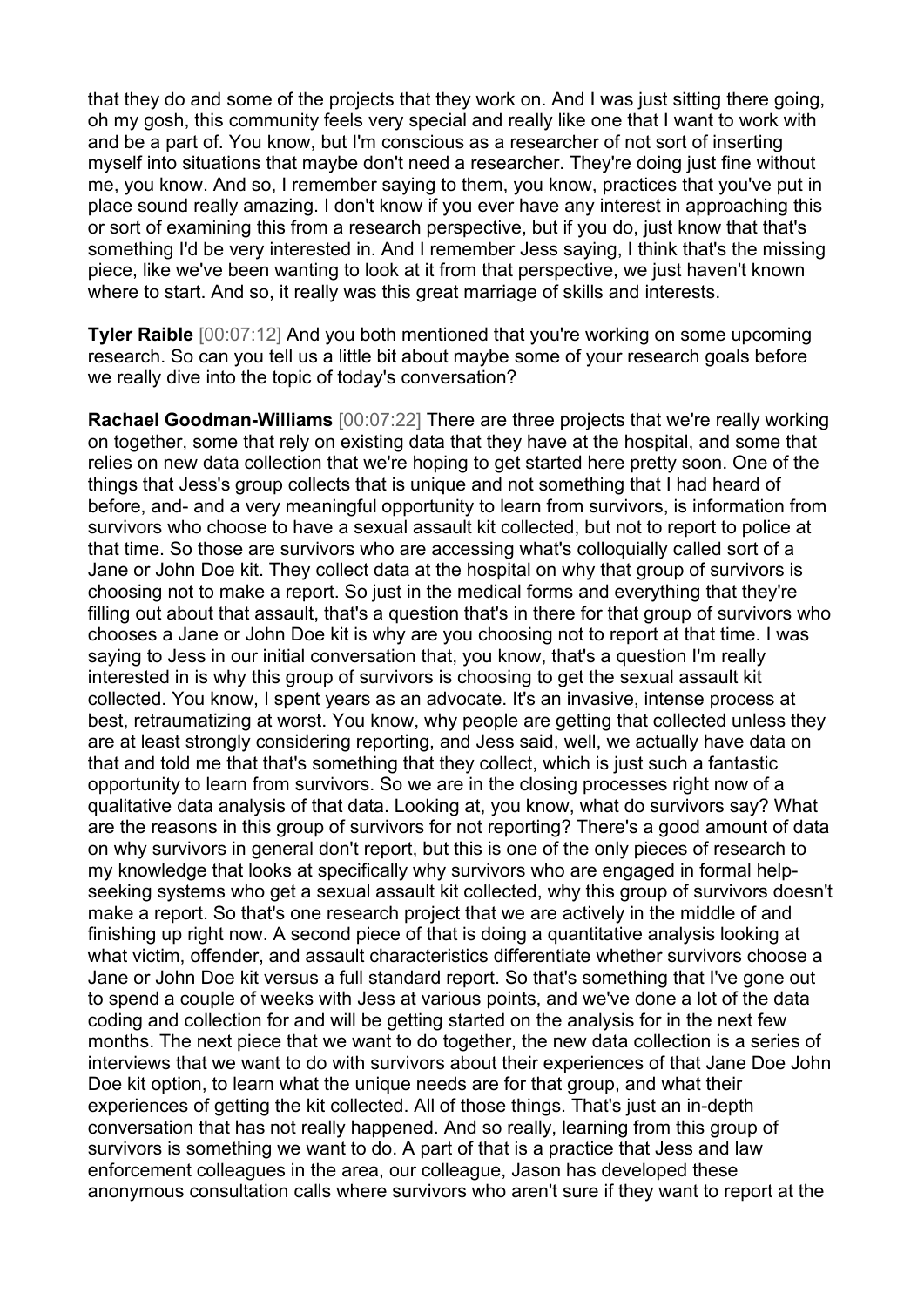hospital are given the option of having an anonymous consultation call with the detective to get their questions answered. And that is, I think, such a meaningful practice that we are really excited to do some research into looking at what the impacts of those calls are.

**Tyler Raible** [00:10:42] That's marvelous. And really, it's an excellent segue into the topic of today's conversation. You know, a victim, a survivor that receives care from a SANE has an option to report their assault to law enforcement. But as Rachael said, there are many reasons why they don't. So can we start with a little base knowledge here about maybe the terminology and kind of how we should talk about them moving forward?

**Rachael Goodman-Williams** [00:11:05] It might actually be helpful for me to to back up just a bit and lay out a little bit where this Jane John Doe kit option comes from and sort of why it exists, how it exists, what exactly is mandated to exist, and what can vary sort of state to state? So it was in the 2005 VAWA reauthorization, the Violence Against Women reauthorization that a mandate went into place that said survivors need to be able to access these medical forensic exams, these sexual assault kits, without engaging with, or sort of cooperating with was the term then, you know, with law enforcement. Prior to that, law enforcement had generally been the gatekeepers of these exams. And so if a survivor wasn't believed by law enforcement, if they didn't want to report to law enforcement, they were not guaranteed access to these exams. And that changed with the 2005 VAWA reauthorization. It said OK, states, you all have until 2009 to start making sure that this is available to survivors regardless of whether they want to engage with law enforcement. So how states and jurisdictions in general have met that mandate varies. So one of the common ways that it's met is this kind of Jane John Doe kit option of saying, OK, survivors can get these kits collected, and if they don't want to engage with law enforcement at that time, they don't have to. We put a number on it, and they can sort of convert that kit at any point. Other states have gone the route of maybe, in addition to that, having an anonymous reporting option like we touched on earlier, where they can actually communicate information to law enforcement anonymously. So what it looks like jurisdiction to jurisdiction varies, but it's all based on that sort of mandate that survivors have this option, regardless of whether they choose to engage with law enforcement. In terms of terminology, I usually speak about them as Jane or John Doe kits when we're talking about the kit itself. And that is a medical forensic exam sexual assault kit that a survivor can have collected at the hospital that they do not release to law enforcement for investigation and testing at that time. So sort of like an alphanumeric code goes on it basically instead of their name and they can activate - it's generally called converting - they can convert their kit into a full report at a later point if they decide to report that assault. Anonymous reporting is a term that I usually save for jurisdictions that actually have developed practices and procedures through which survivors can make an anonymous report to law enforcement, by which I mean giving law enforcement information that does not have their name attached to it. And that's different than the sort of Jane or John Doe kit where they're not actually giving law enforcement information. They're just having this kit collected and saved in case they later decide to release that kit to law enforcement.

**Jessica Volz** [00:13:58] And in the hospital, what that looks like and how that is presented to our patients is that they have really three options when they're coming to the hospital. And I will say that the consent form is the longest single piece of our exam. It's pretty comprehensive. And the reason for that, again, is because it's all about informed decision making and making sure that people that are sitting in front of us that are working with us are empowered to make the right decision for themselves. So we go kind of from least amount that the patient wants done to the most amount that they want done, and we present them with three options. The first option being what we call medical exam only. So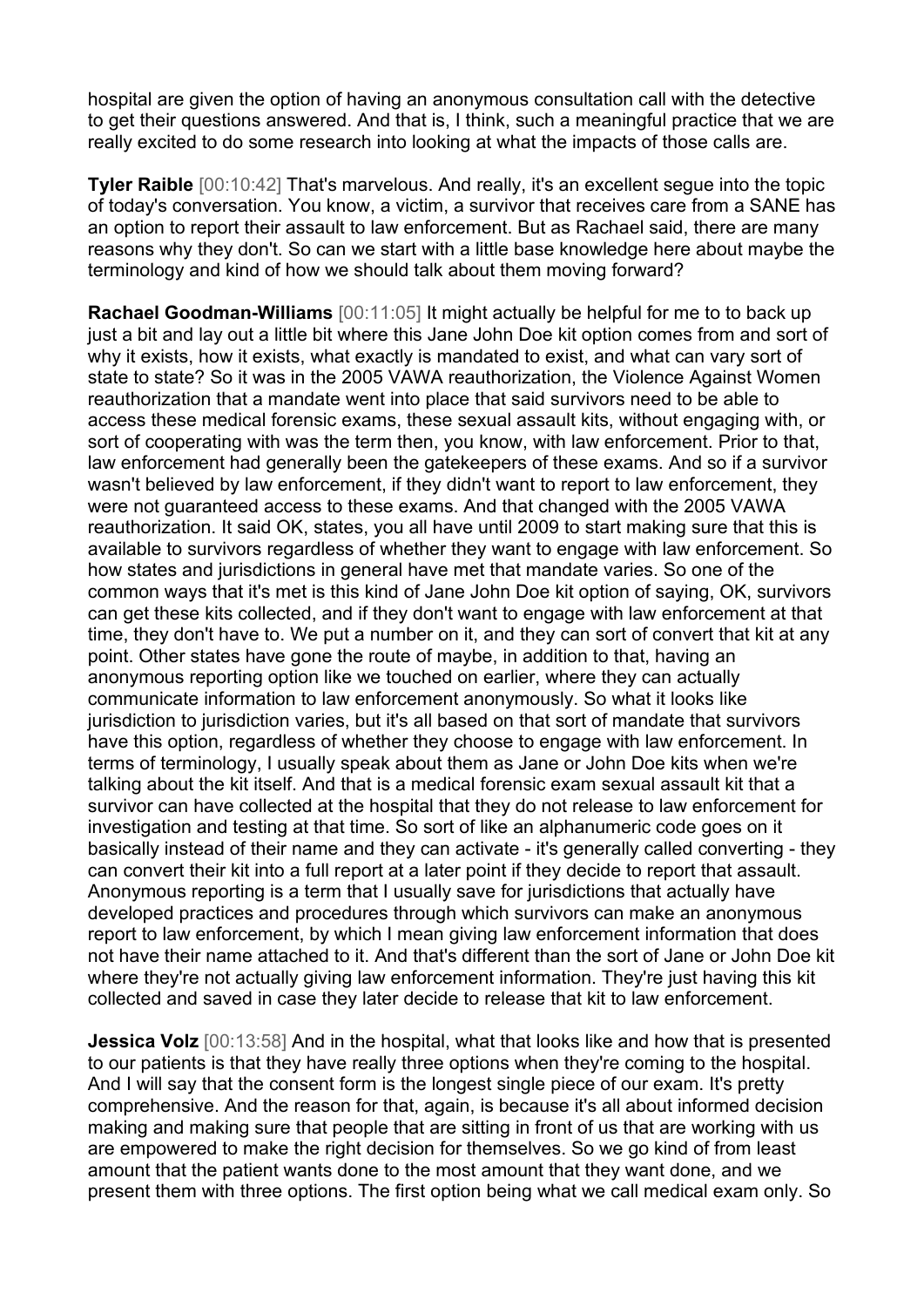this is making sure that all of their medical needs around STI testing, HIV prophylaxis, pregnancy prevention, any injuries, all of those types of things are addressed. Moving along, option two would be the Jane or John Doe option. That option includes all of the medical care, and additionally, it includes a medical forensic exam, so this includes all of the enhanced documentation. If the patient would like photographs taken, if they're amenable to that, we'll take photographs. We do enhanced documentation of all of their injuries. So that is the second option. So it's kind of like it builds upon itself. We have the medical care, then we have the medical care and evidence collection injury documentation, but there's no law enforcement involved. The next step is Option A plus option B, and additionally, this is someone who is signing and saying, yes, I want to report, or I have already reported and give you permission to communicate with law enforcement. So these are the three options that we present people with when they come to us.

**Tyler Raible** [00:15:58] In conversations I've had with previous guests, there's a lot to be said about kind of restoring power to the survivor.

**Jessica Volz** [00:16:04] I hope so. That's the feedback that we've gotten back. But hoping so and knowing so are two different things, which is part of why I feel so fortunate to be paired up with Rachael so that we can really make sure that what we are interpreting iswhat survivors and patients want is actually what they really want and how they want us to approach them. And this practice around this informed decision making and empowerment of our patients, it evolves into sometimes our patients are asking us questions we don't know the answers to. And a lot of those questions were around the law enforcement legal investigation process. This is not my area of expertise. And so acknowledging that, I felt really terrible letting patients go with those questions unanswered because that's my patient. I want them to have the answers that they need, even if I can't provide those answers. And so it just so happened that our nurses and some of the detectives started having lunches together twice a year. Just because when you're talking to somebody on the phone, that's one thing, but when you're eating lunch with somebody and having a face-to-face interaction, you know that person. And we developed a much better working relationship with the detectives that our patients were commonly coming into contact with. And I'll never forget the light bulb moment. I had a patient who asked me a question and I said, I don't know the answer to that. But now, because of my lunch with the detectives, I knew who did. And I said, would you mind if I contact this detective and ask them your question? She said, no, that's fine. So I contacted the detective and asked if he could answer a couple of questions. And he said, yeah, and I kind of facilitated this, but, you know, this person doesn't want you to know who they are. Well, that's OK. And so fortunately, he was just as spirited about making sure people had the information that they needed to make good decisions for themselves. And he got on the phone with her, and kind of the rest is history.

**Tyler Raible**  $[00:18:16]$  That's great. So after you started having these biannual lunches with the detectives, did you see any improvement with patients moving forward to reporting?

**Jessica Volz** [00:18:25] Yes. Actually, what we decided to do was make this, because again, and we want to understand this process and make sure that it's something we should really be doing. And your perception of something being helpful and whether or not it's actually helpful could possibly be two different things. So my group of nurses, we decided that we were going to track the number of consultations. We changed our consent form so that it was written out for patients. They understand what that consultation would look like. And we started tracking how many people were participating, and of- preliminary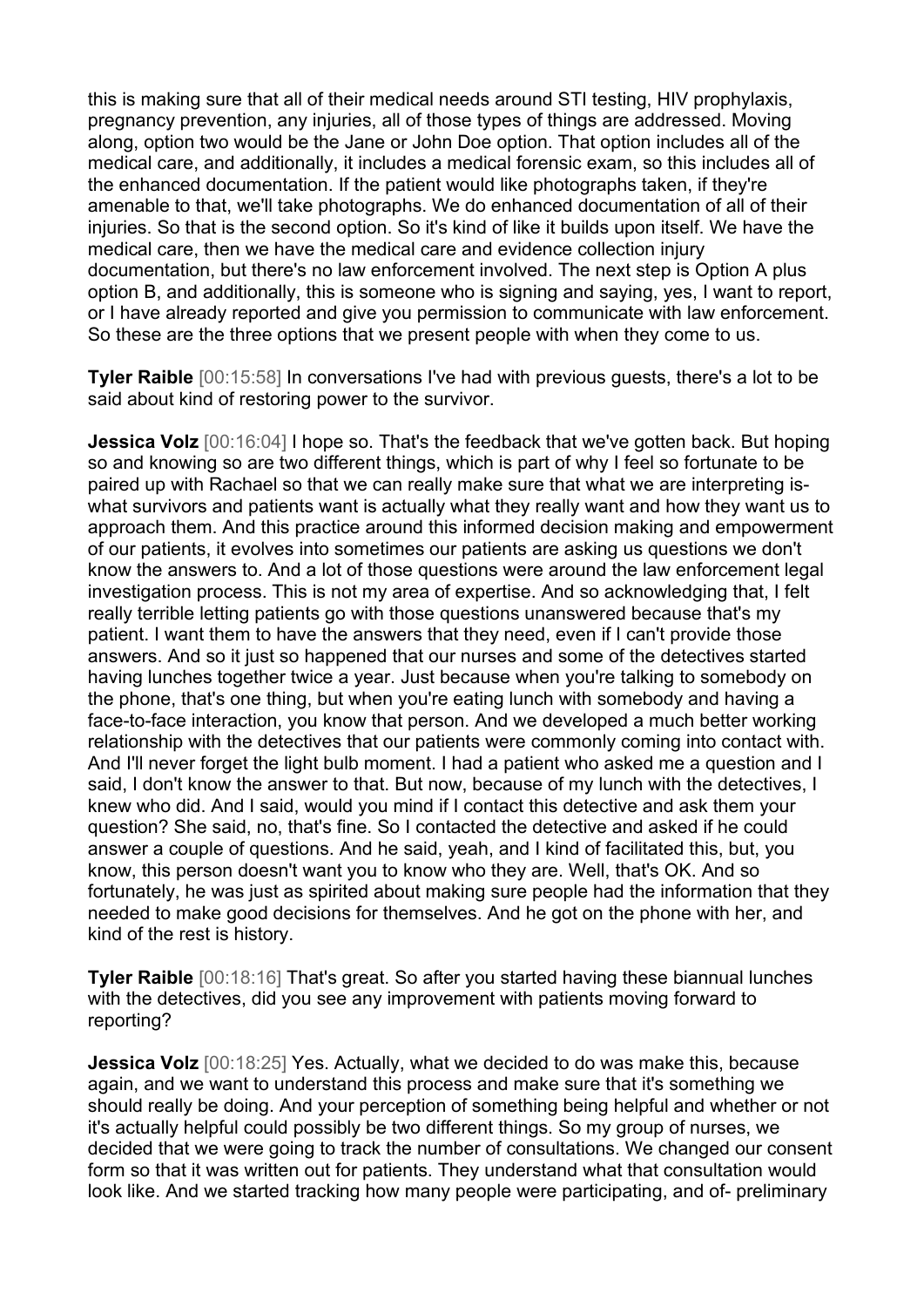data of January through December of 2021 showed that of patients who came and selected that Jane or John Doe option, fifty percent of them at that time said they wanted to speak to a detective anonymously, which was considerably higher than we thought it was going to be. And some of them even said, I don't want the detective to know who I am, my name or anything, but I'd like to speak to them in person, and fortunately, the detectives were willing to come out and do that. So of that, 50 percent that said, yes, I would like to speak with the detective, 50 percent of those people, when they had their questions answered, opted to report to law enforcement at that time, which was also much higher than we had anticipated.

**Rachael Goodman-Williams** [00:19:51] And something that I'll add to that is one of the things that we're hoping to look at moving forward because just those figures from Jess are sort of remarkable. You know, when Jess is saying they're higher than than we anticipated, I mean, they're much higher than I would have anticipated based on the literature also. I mean, this seems to be a really powerful option to be giving survivors and part of what we're hoping to do in our future research together is to follow some of that through to see of these survivors who access that anonymous consultation call, do the rates of kit conversion ultimately look different than survivors who don't access that anonymous consultation call or just then what they look like in other communities that don't offer this option because the proportion of survivors who have these Jane or John Doe kits collected who later convert that into a full report, there's not a lot of research about it, but what there is indicates that those rates are very low, somewhere around five percent. So that's somewhere around 95 percent of survivors who choose these Jane or John Doe kits don't end up converting that into a full report, and we anticipate based on some of what preliminary data that Jess's team has looked at so far, that those rates would potentially be much higher with this practice being offered in this community. And something that I know Jess and I share feelings about also, and so I'll just sort of take a moment to make it explicit, is that neither of us are coming from a perspective of, you know, our ultimate goal is for survivors to report. None of us actually on our team, including our law enforcement colleagues, are coming from that perspective. I remember, you know, in one of my first conversations with our law enforcement partners on this project, you know, he said, you know, my job might be to catch the bad guy, but that's not my goal. My goal is not that the victim reports. My goal is that the victim heals. And I was like, OK, I would like to work with you for the remainder of my career, please, because that is the perspective that we can all as partners share in this is so special and I think so important to all of us that, you know, when we talk about kit conversion numbers or the proportion of survivors who decide to report or anything like that, it's not because any of us are sitting here going, wow, that number should be 100 percent - we want all survivors to report. You know, we want survivors to do whatever is best for them. We want them to feel educated about their options and feel good about whatever decision they're making. And our hope in looking into this practice is that it's another path that can help get them to a point of the most informed decision making possible.

**Tyler Raible** [00:22:14] I mean, I'm fascinated by the whole prospect, and I was hoping we could talk a little bit about the preliminary data you found. How does this compare to what we know about reporting rates for sexual assault just in general?

**Rachael Goodman-Williams** [00:22:27] So there is a good amount of variability when we talk about national reporting rates. There's a number of different reasons for that, mostly having to do with, you know, are we talking specifically about rape? Are we talking about sexual assault more broadly? How are we getting information from people - is the survey happening from a crime perspective or sort of a healthcare perspective? So that's just a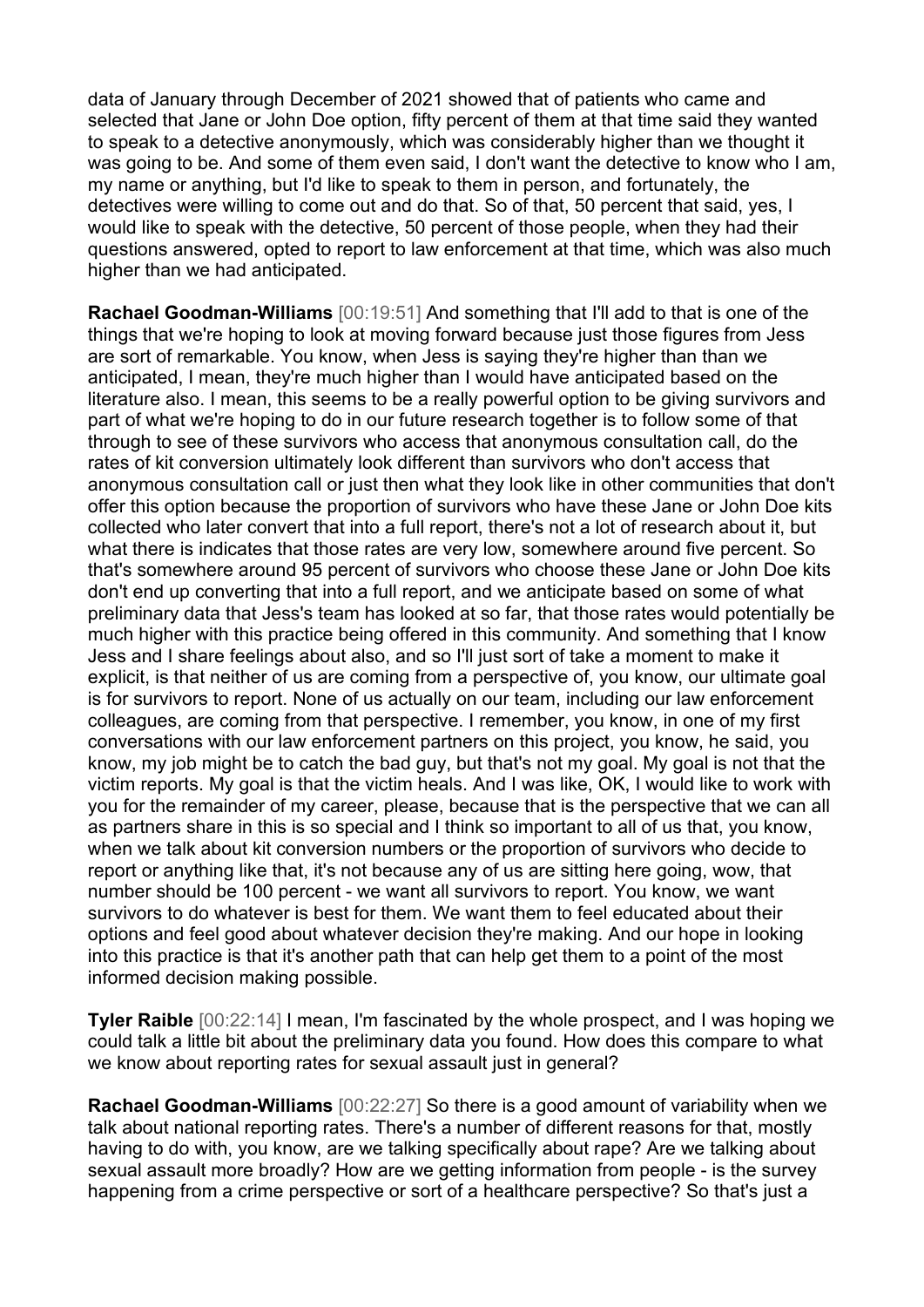disclaimer to say there are variations in these rates for some really good reasons, not because like oh research is bad about it, but just because there's- there's a lot of nuances there, and depending on those nuances, we find different things. So with that disclaimer, I could feel comfortable giving the estimate that generally only about 15 to 25 percent of assault survivors report their assaults to law enforcement. Some surveys have found that it's- it's more like five to 20 percent report. Others have found that's more like 20 to 30 percent. But I think that sort of 15 to 25 percent range of survivors report their assaults to law enforcement is a fairly reasonable middle ground estimate.

**Tyler Raible** [00:23:26] So then these numbers are exceptional. So if we're looking at reporting rates versus community surveys, is there any variation between reporting rates versus information you might get from a community survey?

**Rachael Goodman-Williams** [00:23:40] Oh, there's a- there's a ton of variation because, you know, if you're just looking at reporting rates, you're missing all of that underestimate. And so it would appear as though reporting rates are, they definitely are lower than what the true rate is because when you're just looking at reporting rates, you're only getting the people who choose to report the assault and you're missing the vast majority of survivors who never report their assaults to law enforcement.

**Jessica Volz** [00:24:04] And for me, what this data has begs the question in my mind if we are giving patients the opportunity to demystify the process of what a law enforcement investigation looks like, I think that the floodgates for potential research and understanding what the barriers for people are - sometimes those barriers are perceived barriers that are real concerns, and sometimes those perceived barriers are concerns that the patient maybe thought it was one thing, but actually it's a little bit different than they thought it was going to be. And so I think giving the opportunity to give solid answers to people instead of kind of leaving them out there to guess what this process is going to look like.

**Tyler Raible** [00:24:56] Can you tell us a lot about what you've seen in terms of reasons why survivors don't report - what barriers have been popping up throughout your research?

**Rachael Goodman-Williams** [00:25:04] Yeah. So there's a lot of research about why survivors don't report, and psychological barriers are definitely a part of it. The sort of I'm worried that I'm going to be blamed. I'm worried that I won't be believed and, and I hesitate to even call those psychological barriers, I mean, they are in a way because they are these internal components, but they're also based in a very real sort of systematic reality that survivors, I think rightfully so, expect to face out in the world. You know, they recognize that our society is one that is fairly hostile, one might say, to sexual assault survivors. And so I think often they say, yeah, I don't want any part of that. So there is that that sort of internal component. There are also external components that come up. You know, I mean, investigations, prosecutions, those things take a really long time for survivors who don't have paid time off or reliable childcare or all sorts of things. I mean, the idea of going through that process is really hard. Survivors who are concerned about physical retaliation from the perpetrator or the perpetrator supporters, you know, there's just a whole lot of different reasons that come out. And you know, part of the current research that we're working on right now is is looking at what those reasons are specifically for survivors who access those Jane and John Doe kits, because most survivors don't access formal help seeking in general, you know, and that includes going to a hospital to see someone like Jess to get a medical forensic exam. So when we talk about survivors who have a Jane or John Doe kit collected, we're already talking about a unique subset of survivors overall in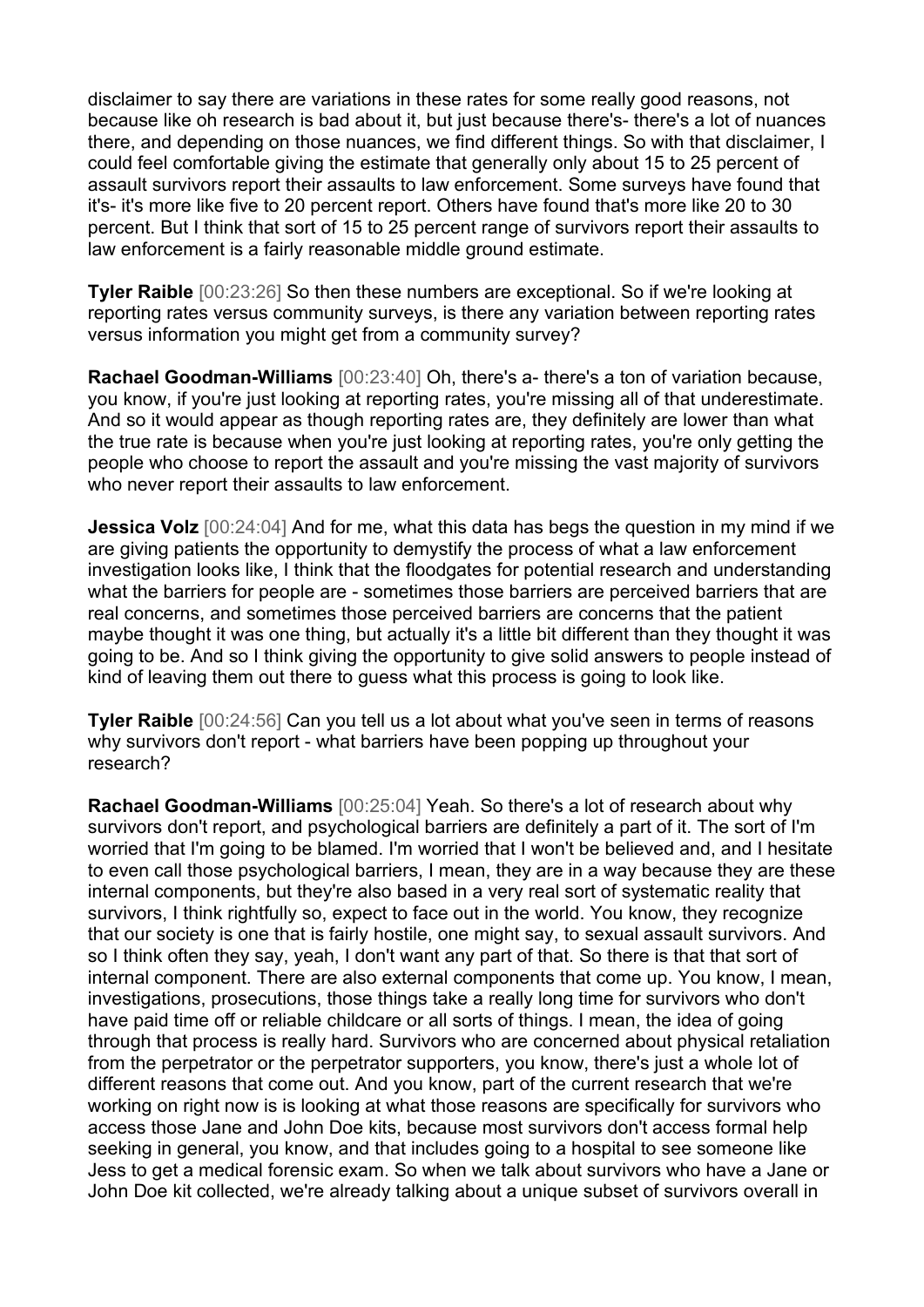that they recognize this assault happened or potentially happened, or is something worth getting care for, looking into - they feel comfortable, or at least able to access some formal care. So why among that particular subset, what the barriers are to reporting among that particular subset is what we're really hoping to understand with some of our current research. I also want to add on to something that Jess was talking about in terms of, you know, the importance of providing those connections and answers to survivors. And something that I just want to make sure we highlight is the importance of having partners throughout this multidisciplinary system who share trauma-informed perspectives and goals. Part of the research that we want to do on these anonymous consultation calls is interviews with Jess's team of nurses and with the law enforcement partners who are part of these anonymous consultation calls to learn from them what goes into these calls? You know, what are the ingredients of this? What is this actually about? Because if the person you're talking to on the other end of that phone is blaming or is shaming or says, yeah, I don't believe you or, you know, well if you don't want this to happen to other people you better report right now. I mean, there's a whole host of things that the person on the other end of that phone could say that would not probably lead to the numbers that Jess is citing and would not lead to the positive outcomes we're hoping to find. And so I just want to emphasize that starting from this sort of trauma-informed multidisciplinary team is a really important core piece of the puzzle.

**Tyler Raible** [00:28:15] We've done a couple podcast episodes with some experts in the field to talk about trauma-informed and victim-centered interviewing, and the Forensic Technology Center of Excellence just had a workshop on it. So, Jessica, it sounds to me that we have all of these different barriers - we have psychological barriers, social barriers, even some physical barriers. In your day to day, how do you see these kind of reflect, and then what do you do to kind of mitigate the impact that they have on your patients?

**Jessica Volz** [00:28:40] There certainly are barriers all around us to accessing services. For the research that we're working on right now, in particular, participating with a law enforcement investigation. And really, I think what this practice highlights is the opportunity to demystify the process in hopefully a less threatening or non-threatening way. And what we have anecdotally started to find is that in doing this and engaging with these anonymous detective consultations, patients are reporting that sometimes their perceived barriers, there are barriers that are going to prohibit them from moving forward with a law enforcement investigation. But sometimes what we're finding is that patients are reporting to us that the barrier that they were perceiving isn't exactly what they thought it was. By being able to answer their questions from an expert that really that was able to help them make a better decision for themselves.

**Rachael Goodman-Williams** [00:29:41] Yeah, I think what- what you're referring to, Jess, is some of the conversations we've had about just sort of the trajectory of sort of acute trauma symptoms for survivors and that that first three-to-four-week period tends to be just these really high symptoms where, you know, people are often still just thinking about how to meet their most basic sort of physiological needs. And so, it's often after that most acute period where survivors might be open to or might find it helpful to hear about additional options. And so, you know, Jess and her team being available for such robust follow up is, I think, one of the most amazing parts of their program, a lot of SANE programs operate on a call out basis only - that leaves little to no administrative time for any type of follow up. So when a patient arrives at a hospital reporting a sexual assault, you know, a SANE gets called out, they come do the exam, and they leave. Whereas with Jess's group, there's a group of SANEs that are there around the clock on an alternating schedule. And so, they can set up a two-week visit, a four-week visit, a three-month visit. I mean, that type of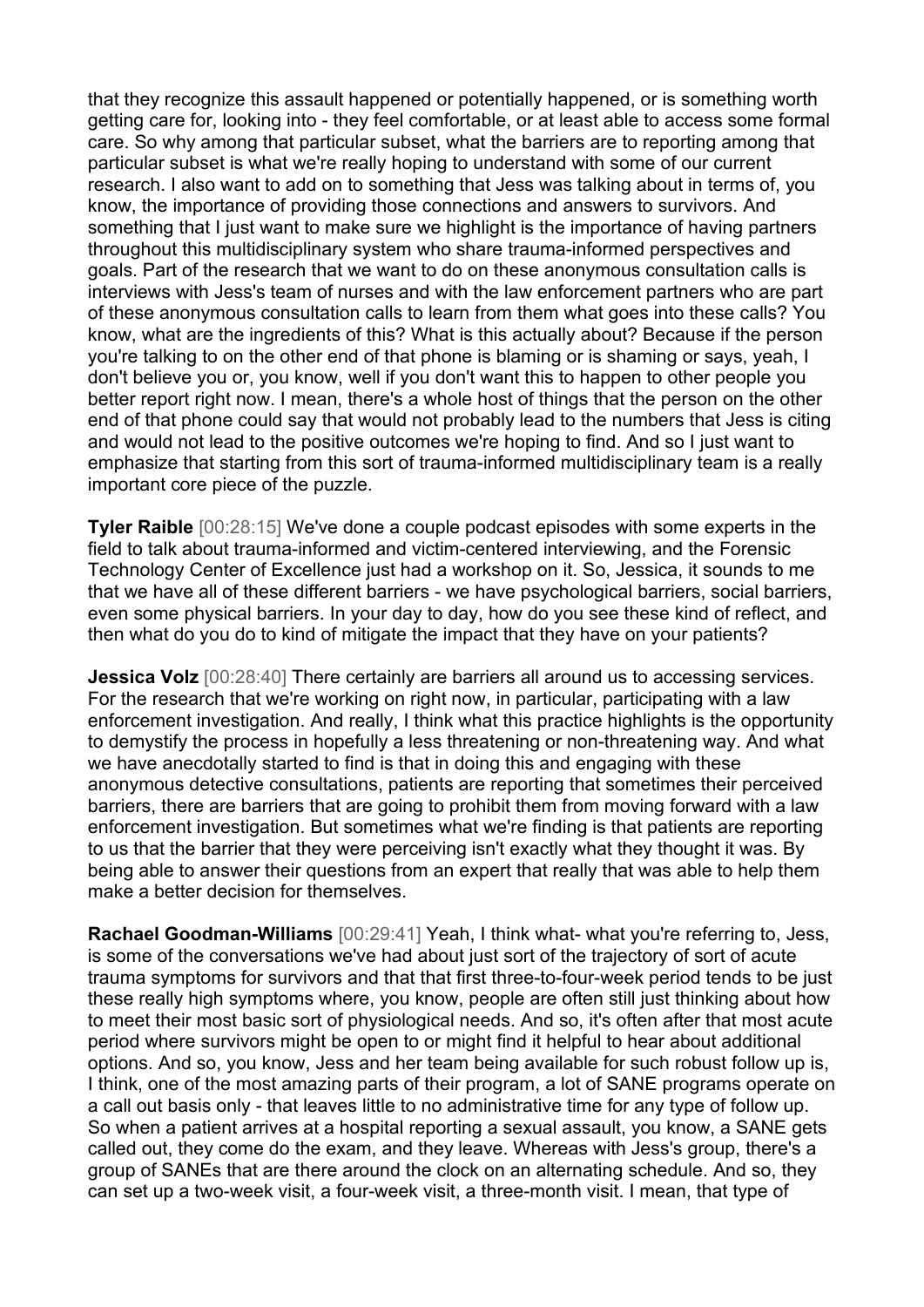follow up is, is more robust than anything that I have personally heard about in my work. And I think it's one of the most special parts of their program.

**Tyler Raible** [00:30:59] I'm going to shift gears a little bit here. Are there any kind of realistic limitations on an- on a survivor's anonymity?

**Rachael Goodman-Williams** [00:31:06] I think there are potential limitations to consider. I think generally they are the exception rather than, than the norm. But you know, all of these things are sort of based in what that jurisdiction or that state's policies are. One of the things that we're starting to see a little bit in some of our research results and is something we'd really like to look into in future projects as well, because that VAWA reauthorization, it says you need to have access to a sexual assault kit and that needs to be paid for. So it is paid for, it is funded through VAWA regardless of whether you engage with law enforcement. It is up to jurisdictions' discretion whether they want to also cover just that medical exam that Jessica was referring to. Sometimes they do, you know, all of these options are equally financially covered. Sometimes they don't. And so, something that we want to better understand through interviews with survivors. And again, we're seeing snippets of this in the qualitative data analysis that that we're doing just based on the hospital records right now. But we do want to understand, are there survivors who are having these sexual assault kits collected because they really just want medical care? They don't actually want the forensic evidence collection, they're not thinking about reporting, but that is what they feel like they have to do in order to get this medical exam financially covered. And a lot of hospitals, Jess's included, I know, try to make that option accessible. They have different funds that, you know, survivors might be able to apply to or get access to. Rarely would that not actually be an option for survivors. But I know how scared I get about medical bills. If I'm at a hospital and someone tells me this is the way to, for sure, have something covered, this is the way that we could probably get something covered - it's going to be really tempting to go with that for sure option. And so, we do want to understand, are there survivors who are having these sexual assault kits collected when a medical exam might better serve their needs and their path toward healing, but maybe that option does not feel as accessible as it should be?

**Tyler Raible** [00:33:05] As you were describing that, I was a little curious about things like victim compensation, if anonymity had any impact on that?

**Rachael Goodman-Williams** [00:33:13] Well, I will say in terms of the statutes, crime victims' compensation is tied to engagement with law enforcement. There are certain jurisdictions that do make the choice to make crime victims' compensation accessible to survivors, regardless of whether they report. But that is, that is not the norm, nor is it required.

**Tyler Raible** [00:33:33] Awesome. Thank you for the clarification. Rachael, Jessica, can you tell us a little bit about the results, any of the qualitative result of the study so far?

**Rachael Goodman-Williams** [00:33:39] It's been really exciting to work on. So we did a thematic analysis on the responses that survivors gave in those medical forensic forms as to why they don't want to report at that time. And we have identified four discrete themes. The first we called reporting is unlikely to help, and that's representative of survivors who think, you know, this just isn't going to help. And maybe that's because they think the unique circumstances of their assault, reporting is not going to be able to help them. Maybe they don't remember enough about the assault to move forward. You know, things like that, but they just think this isn't going to help based on my situation. Something else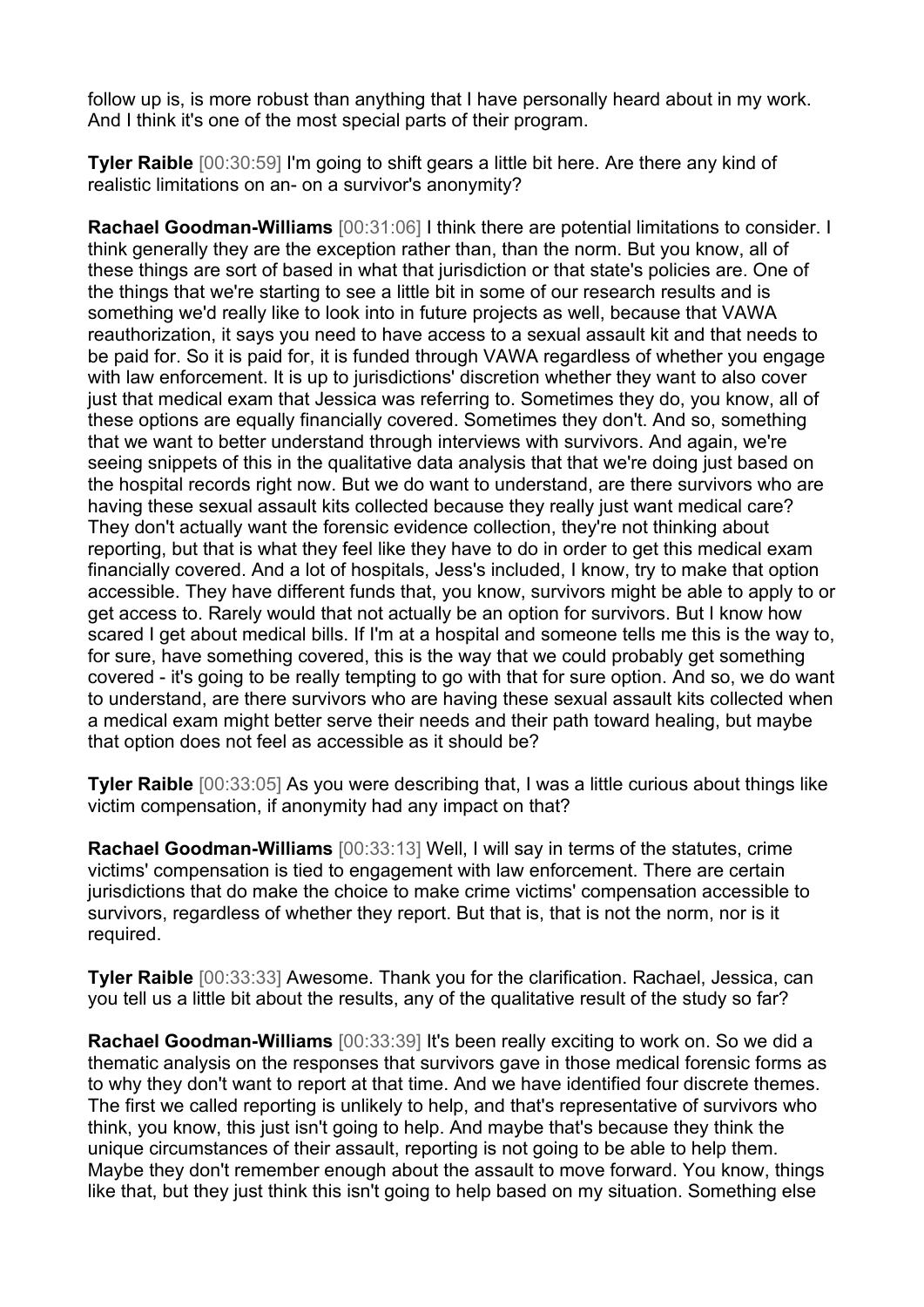that came up a lot in that theme is distrust of law enforcement. People who say, you know, I don't think this is going to help because I don't think law enforcement is going to do anything - I've had bad experiences with them before or I've seen people have bad experiences. Either based on distrust of law enforcement or their unique situation, one theme is just people saying, I don't think reporting is going to help. A second theme that we identified is reporting is likely to harm. So actually, people who think it's not just that this won't help, it's that reporting will actually make things worse. And we identify two subthemes within that. One is reporting is likely to harm me and the other is reporting is likely to harm others. So just the whole host of things that you can imagine about the various reasons why people think that reporting might harm themselves or that reporting might harm others, whether that's their kids, their families, sometimes even the perpetrator themselves feeling like, you know, I'm not sure that I want to ruin this person's life. So that's- that's sort of the second theme. So we've got reporting is unlikely to help and reporting is likely to harm. The third theme that we identified was not now, so that's among survivors who are saying maybe I will do this at some point, I don't know, but I am not in a space to report now. Piece of it is just, I want to sleep, I need to shower, I need to eat like I am just too in shock. I cannot do this now. And I think that that is such an important piece because that's one of the reasons why this Jane Doe kit John Doe kit option was developed is for people who say, you know, you may want to report in the future. There's time to do that. The time sensitive piece is this medical forensic evidence collection, and so let's give you the opportunity to do that now, and if you decide you can't report now, but maybe you want to later, that kit is there and ready for you. So we found that as a third theme. The fourth that we found is not what I'm here for. So people who are like, you know what? I'm just here to get my body checked out. I just want to see if I'm physically OK. Reporting is not what I'm here for. So those are the four discrete themes that we found in those qualitative analysis - this reporting is unlikely to help, reporting is likely to harm, not now, and not what I'm here for. And, you know, one of the data excerpts from that, you know, there was someone who said in response to that question, oh, that's a really long answer. You know, that's a longer answer than I have space to write here. And that really captures why we want to do this next stage of our research together doing interviews with survivors who choose that Jane Doe kit, John Doe kit option because that survivor is absolutely right, that that is a longer and more complex answer than can just be written on a medical form. And so we want to talk to survivors, learn from survivors about why they're choosing this option, what they want out of this action, and making sure that, that the options that are available truly meet their needs.

**Tyler Raible** [00:37:05] Jessica, in terms of- of these themes, I'm assuming you see them reflected pretty consistently, right?

**Jessica Volz** [00:37:12] Really, I think that is about meeting people where they are, and that starts with identifying, you know, what their perceived needs are. And oftentimes that just comes from asking, asking what can I do to help you? But if you just leave it there and you don't understand some of this background information and someone says, I don't really know what you can do to help me. You know, I think we've all probably faced problems where we think I need help with this, but I don't even know what, what help I need. And so that is why I think this is so powerful because it gives us at least a glimpse into understanding how that conversation can evolve to help people communicate with us what they do need. And one thing that I just wanted to add to these results is that there is this underlying theme that we found across all of the overarching themes that we found, and that really is around shame. And Rachael, I'm not sure if you wanted to speak a little bit about that underlying theme.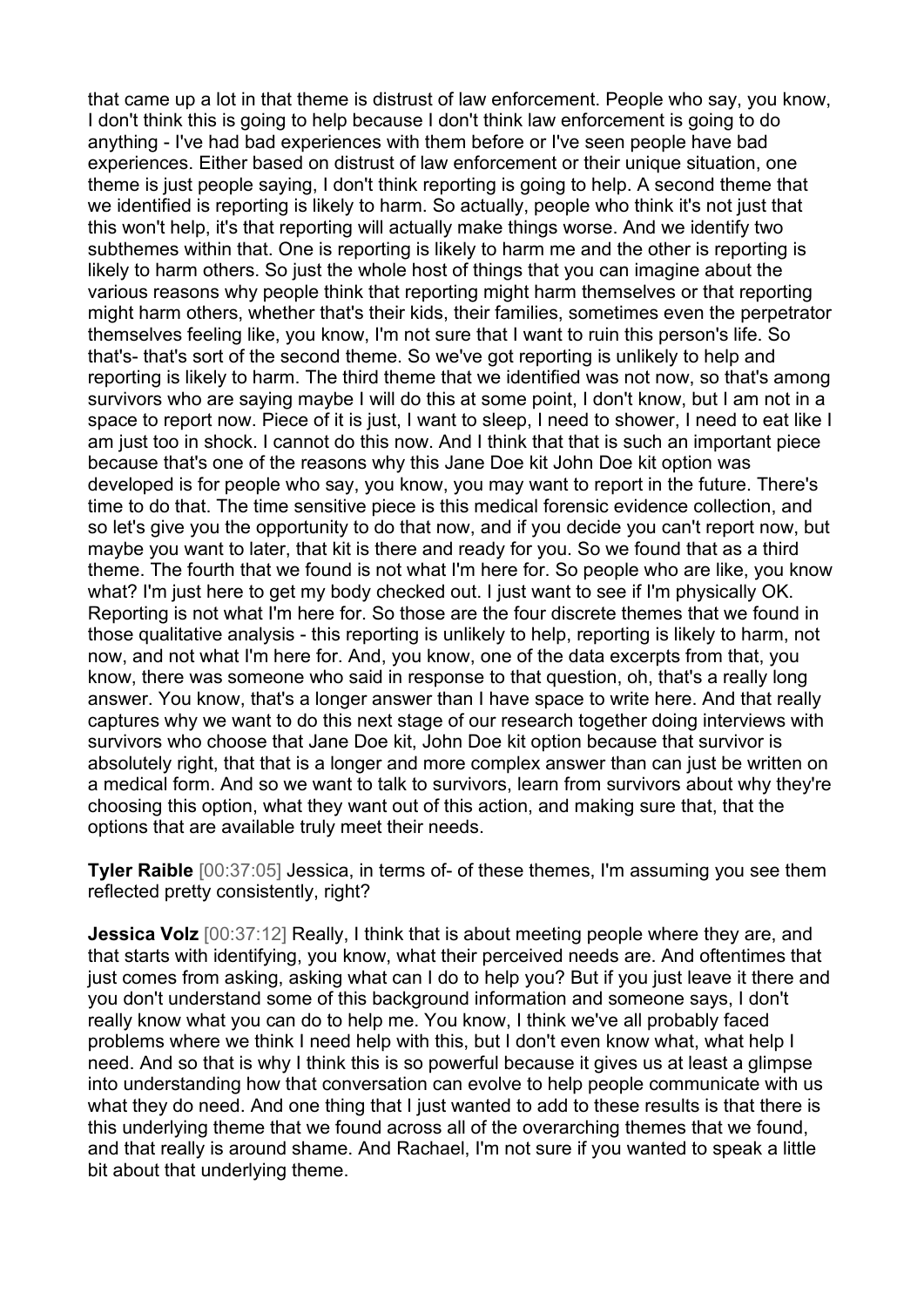**Rachael Goodman-Williams** [00:38:19] Yeah, absolutely. You know, when we were doing the analysis for this project, we spent some time figuring out, you know, how do we treat this component of shame, self-blame, minimization, all of these- these pieces and we determined in the analysis that it, it wasn't functioning so much as an individual theme so much as a contextual underlying component, that this is the reality of sexual assault in our society and that that informs a lot of these discrete reasons, a lot of the themes for why survivors don't want to report. If they feel like they're going to be blamed, that might lead them to feel like reporting is likely to harm them. If they feel like maybe this, this wasn't really a big deal because it wasn't fill-in-the-blank rape myth, you know, that could inform this feeling that reporting is not likely to help. So just recognizing that there is this component of shame and self-blame and all of the societal messages that survivors get about sexual assault, that's going to inform these reasons for not reporting.

**Tyler Raible** [00:39:19] Thank you both. I mean this, this work is incredible. When do you expect to publish?

**Rachael Goodman-Williams** [00:39:24] Hopefully within the next couple of months, we have the results all completed and we are just finishing up the manuscript. We are also accepted for a conference presentation at the Society for the Psychological Study of Social Issues Annual Conference in June. So we're looking forward to sharing the fully-fleshed out nuances of these findings there.

**Tyler Raible** [00:39:47] Any final thoughts that you'd like to share with our listeners before we wrap up today?

**Rachael Goodman-Williams** [00:39:51] My biggest thought is one that I have frequently, which is just how thankful I am to have found such really wonderful community partners with, with Jess and the rest of the team out in Shady Grove. I think they are doing some amazing work out there, and my ideal is that research just helps highlight the things that communities are doing and what's working and helps us continue to learn about those practices, and I'm- I'm excited to work with them to help better understand some of the impacts of those practices and- and look for ways to, to share some of the practices that work best with wider communities.

**Jessica Volz** [00:40:30] I would just like to echo what Rachael said, that I feel fortunate every day to be able to serve this population. And any time that you're this passionate about serving, you want to do it well. And I think through this research-practitioner partnership, we are really on track to hopefully meeting the needs of this population in the best way that we can.

**Tyler Raible** [00:40:56] Marvelous. That's an excellent way to wrap up. Thank you for taking the time out of your day to sit down with us and also for all of the hard work you put in for this group of people.

**Rachael Goodman-Williams** [00:41:05] Absolutely. It's been a real pleasure to talk to you.

**Jessica Volz** [00:41:07] Thank you so much.

**Tyler Raible** [00:41:08] For those of you listening at home, be sure to like and follow Just Science on your preferred platform. For more information on today's topic and resources in